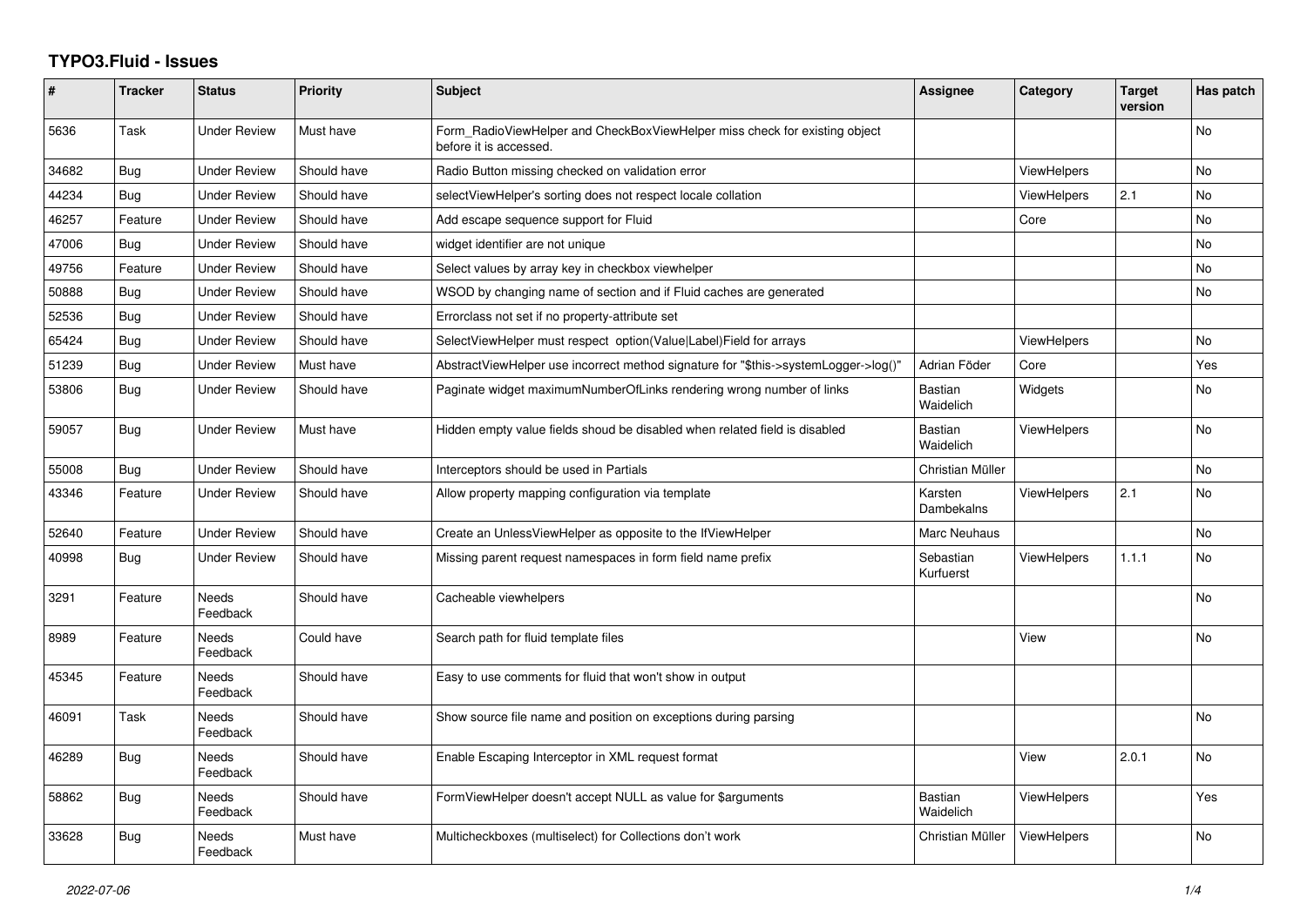| #     | <b>Tracker</b> | <b>Status</b>            | <b>Priority</b>      | <b>Subject</b>                                                                                              | <b>Assignee</b>             | Category           | <b>Target</b><br>version | Has patch |
|-------|----------------|--------------------------|----------------------|-------------------------------------------------------------------------------------------------------------|-----------------------------|--------------------|--------------------------|-----------|
| 8491  | Task           | <b>Needs</b><br>Feedback | Should have          | link.action and uri.action differ in absolute argument                                                      | Karsten<br>Dambekalns       | ViewHelpers        |                          | No        |
| 36662 | Bug            | Needs<br>Feedback        | Should have          | Checked state isn't always correct when property is collection                                              | Kevin Ulrich<br>Moschallski | ViewHelpers        | 1.1.1                    | No        |
| 33394 | Feature        | Needs<br>Feedback        | Should have          | Logical expression parser for BooleanNode                                                                   | <b>Tobias Liebig</b>        | Core               |                          | No        |
| 5933  | Feature        | Accepted                 | Should have          | Optional section rendering                                                                                  | Sebastian<br>Kurfuerst      | ViewHelpers        |                          | No        |
| 9005  | Feature        | Accepted                 | Could have           | Fluid Template Analyzer (FTA)                                                                               | Sebastian<br>Kurfuerst      |                    |                          |           |
| 28551 | Bug            | Accepted                 | Should have          | (v4) backport VHTest                                                                                        | Sebastian<br>Kurfuerst      |                    |                          | <b>No</b> |
| 1907  | Feature        | New                      | Could have           | Default values for view helpers based on context                                                            |                             | Core               |                          |           |
| 3481  | Bug            | New                      | Should have          | Use ViewHelperVariableContainer in PostParseFacet                                                           |                             | Core               |                          | No        |
| 4704  | Feature        | New                      | Should have          | Improve parsing exception messages                                                                          |                             | Core               |                          |           |
| 7608  | Feature        | New                      | Could have           | Configurable shorthand/object accessor delimiters                                                           |                             | Core               |                          | Yes       |
| 8648  | Bug            | New                      | Should have          | format.crop ViewHelper should support all features of the crop stdWrap function                             |                             | ViewHelpers        |                          | No        |
| 9514  | Feature        | New                      | Should have          | Support explicit Array Arguments for ViewHelpers                                                            |                             |                    |                          |           |
| 9950  | Task           | New                      | Should have          | Binding to nested arrays impossible for form-elements                                                       |                             | ViewHelpers        |                          |           |
| 10472 | Feature        | New                      | Could have           | Fluid Standalone distribution                                                                               |                             | Core               |                          | No        |
| 10911 | Task           | New                      | Should have          | Tx_Fluid_ViewHelpers_Form_AbstractFormViewHelper->renderHiddenIdentityField<br>should be more reliable      |                             | <b>ViewHelpers</b> |                          | No        |
| 13045 | Bug            | New                      | Should have          | Entity decode of strings are different between if-conditions and output of variable                         |                             |                    |                          |           |
| 26658 | Task           | New                      | Won't have this time | Make Form ViewHelpers consistent                                                                            |                             | ViewHelpers        |                          | No        |
| 26664 | Task           | <b>New</b>               | Won't have this time | Clean up Form ViewHelpers                                                                                   |                             | ViewHelpers        |                          | No        |
| 27607 | Bug            | New                      | Must have            | Make Fluid comparisons work when first element is STRING, second is NULL.                                   |                             | Core               |                          | No        |
| 28549 | Bug            | New                      | Should have          | make widgets cacheable, i.e. not implement childnodeaccess interface                                        |                             |                    |                          | No        |
| 28550 | Bug            | New                      | Should have          | (v4) make widgets cacheable, i.e. not implement childnodeaccess interface                                   |                             |                    |                          | No        |
| 28552 | Bug            | New                      | Should have          | (v5) write ViewHelper test for compiled run; adjust functional test to do two passes<br>(uncached & cached) |                             |                    |                          | No        |
| 28553 | <b>Bug</b>     | New                      | Should have          | improve XHProf test setup                                                                                   |                             |                    |                          | No        |
| 28554 | Bug            | New                      | Should have          | (v4) implement feature flag to disable caching                                                              |                             |                    |                          | No        |
| 30555 | Feature        | New                      | Could have           | Make TagBuilder more extensible                                                                             |                             | Core               |                          | No        |
| 30937 | Bug            | New                      | Should have          | CropViewHelper stringToTruncate can't be supplied so it can't be easily extended                            |                             | ViewHelpers        |                          | Yes       |
| 31955 | Feature        | New                      | Should have          | f:uri.widget                                                                                                |                             | Widgets            |                          | No        |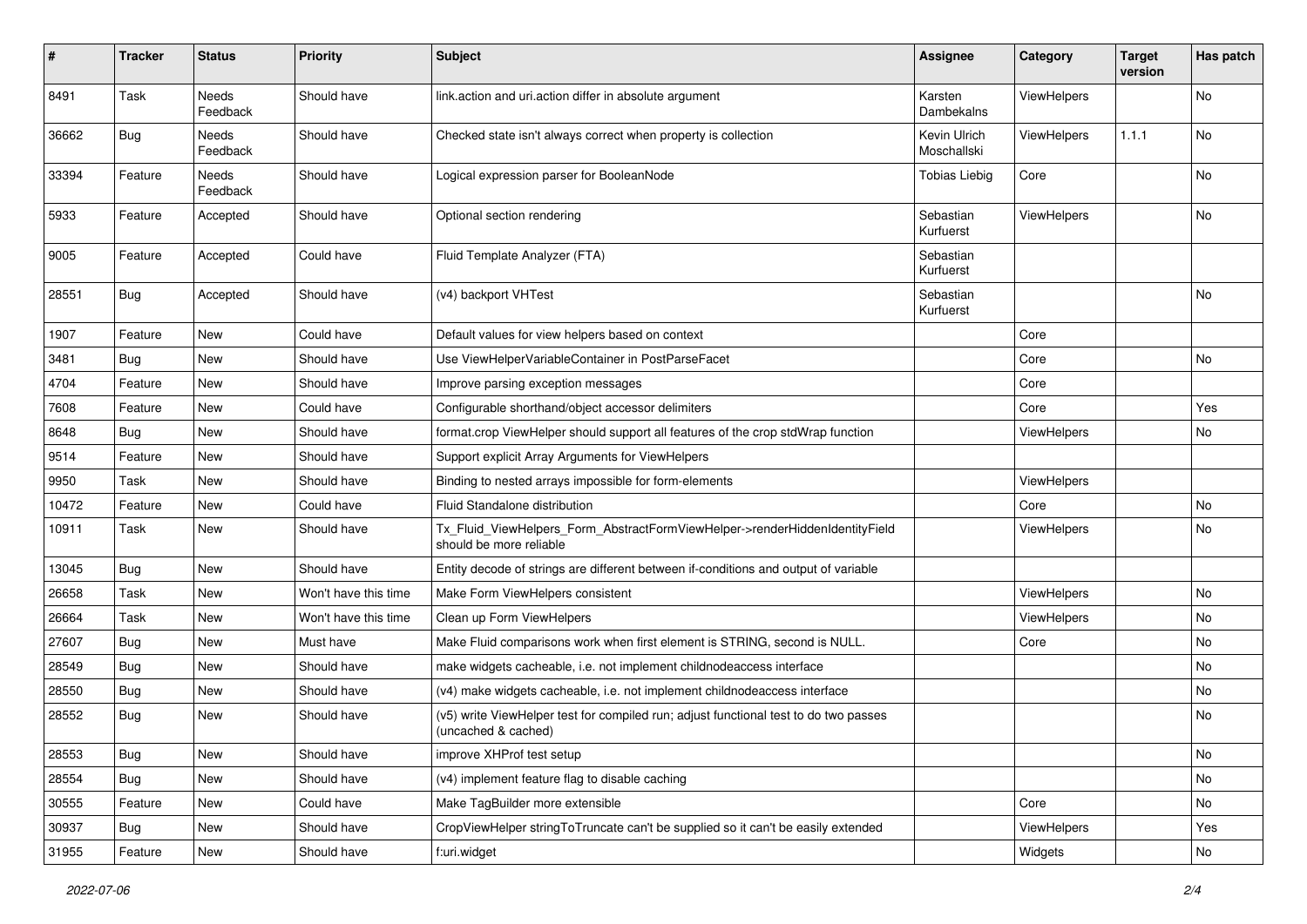| $\pmb{\#}$ | <b>Tracker</b> | <b>Status</b> | <b>Priority</b> | Subject                                                                                   | Assignee | Category    | <b>Target</b><br>version | Has patch |
|------------|----------------|---------------|-----------------|-------------------------------------------------------------------------------------------|----------|-------------|--------------------------|-----------|
| 32035      | Task           | <b>New</b>    | Should have     | Improve fluid error messages                                                              |          | Core        |                          | Yes       |
| 33215      | Feature        | New           | Should have     | RFC: Dynamic values in ObjectAccess paths                                                 |          |             |                          | No        |
| 34309      | Task           | <b>New</b>    | Could have      | Unknown ViewHelpers cause exception - should be handled more graceful                     |          | ViewHelpers |                          | No        |
| 36410      | Feature        | New           | Should have     | Allow templates to send arguments back to layout                                          |          | ViewHelpers |                          | No        |
| 36559      | Feature        | New           | Could have      | New widget progress bar                                                                   |          |             |                          | Yes       |
| 36655      | Bug            | <b>New</b>    | Should have     | <b>Pagination Links</b>                                                                   |          | Widgets     |                          | No        |
| 37619      | <b>Bug</b>     | New           | Should have     | Fatal Error when using variable in name attribute of Section ViewHelper                   |          | ViewHelpers |                          | No        |
| 38130      | Feature        | New           | Should have     | Checkboxes and multiple select fields should have an assignable default value             |          |             |                          | No        |
| 38369      | Bug            | <b>New</b>    | Must have       | Resource ViewHelpers should not fall back to request package                              |          | View        |                          | No        |
| 39936      | Feature        | New           | Should have     | registerTagAttribute should handle default values                                         |          | ViewHelpers |                          | No        |
| 39990      | Bug            | New           | Should have     | Same form twice in one template: hidden fields for empty values are only rendered<br>once |          | Core        |                          | No        |
| 40064      | Bug            | <b>New</b>    | Must have       | Multiselect is not getting persisted                                                      |          | ViewHelpers |                          | No        |
| 40081      | Feature        | <b>New</b>    | Should have     | Allow assigned variables as keys in arrays                                                |          |             |                          | No        |
| 42397      | Feature        | New           | Should have     | Missing viewhelper for general links                                                      |          |             |                          | No        |
| 42743      | Task           | New           | Should have     | Remove inline style for hidden form fields                                                |          |             |                          | No        |
| 43071      | Task           | <b>New</b>    | Should have     | Remove TOKENS for adding fallback teplates in B                                           |          |             |                          | No        |
| 43072      | Task           | <b>New</b>    | Should have     | Remove TOKENS for adding templates fallback in Backporter                                 |          | View        |                          | No        |
| 45153      | Feature        | <b>New</b>    | Should have     | f:be.menus.actionMenuItem - Detection of the current select option is insufficient        |          |             |                          | <b>No</b> |
| 45384      | <b>Bug</b>     | New           | Must have       | Persisted entity object in widget-configuration cannot be deserialized (after reload)     |          | Widgets     | 2.0.1                    | No        |
| 45394      | Task           | New           | Should have     | Forwardport Unit test for standalone view                                                 |          | View        |                          | No        |
| 46545      | Feature        | <b>New</b>    | Should have     | Better support for arrays in options of SelectViewHelper                                  |          |             |                          | No        |
| 47669      | Task           | New           | Should have     | FormViewHelper does not define the default request method                                 |          |             |                          | No        |
| 48355      | Feature        | New           | Could have      | Assign output of viewhelper to template variable for further processing.                  |          |             |                          |           |
| 49038      | Bug            | New           | Must have       | form.select does not select the first item if prependOptionValue is used                  |          |             |                          | No        |
| 49600      | Bug            | New           | Should have     | f:form tag shown as a HTML on frontend                                                    |          | ViewHelpers |                          | No        |
| 51100      | Feature        | <b>New</b>    | Must have       | Links with absolute URI should have the option of URI Scheme                              |          | ViewHelpers |                          | No        |
| 51277      | Feature        | New           | Should have     | ViewHelper context should be aware of actual file occurrence                              |          |             |                          | No        |
| 52419      | Bug            | New           | Should have     | Wrong PHPDocs notation for default value inline f:translate viewhelper                    |          |             | 2.0                      | No        |
| 52591      | Bug            | New           | Should have     | The Pagination Widget broken for joined objects                                           |          |             |                          | No        |
| 54284      | Bug            | New           | Should have     | Default Option for Switch/Case VH                                                         |          | ViewHelpers |                          | No        |
| 56237      | Task           | New           | Should have     | in-line (Condition) View Helpers should not evaluate on parsing                           |          |             |                          | No        |
| 57885      | <b>Bug</b>     | New           | Must have       | Inputs are cleared from a second form if the first form produced a vallidation error      |          |             |                          | No        |